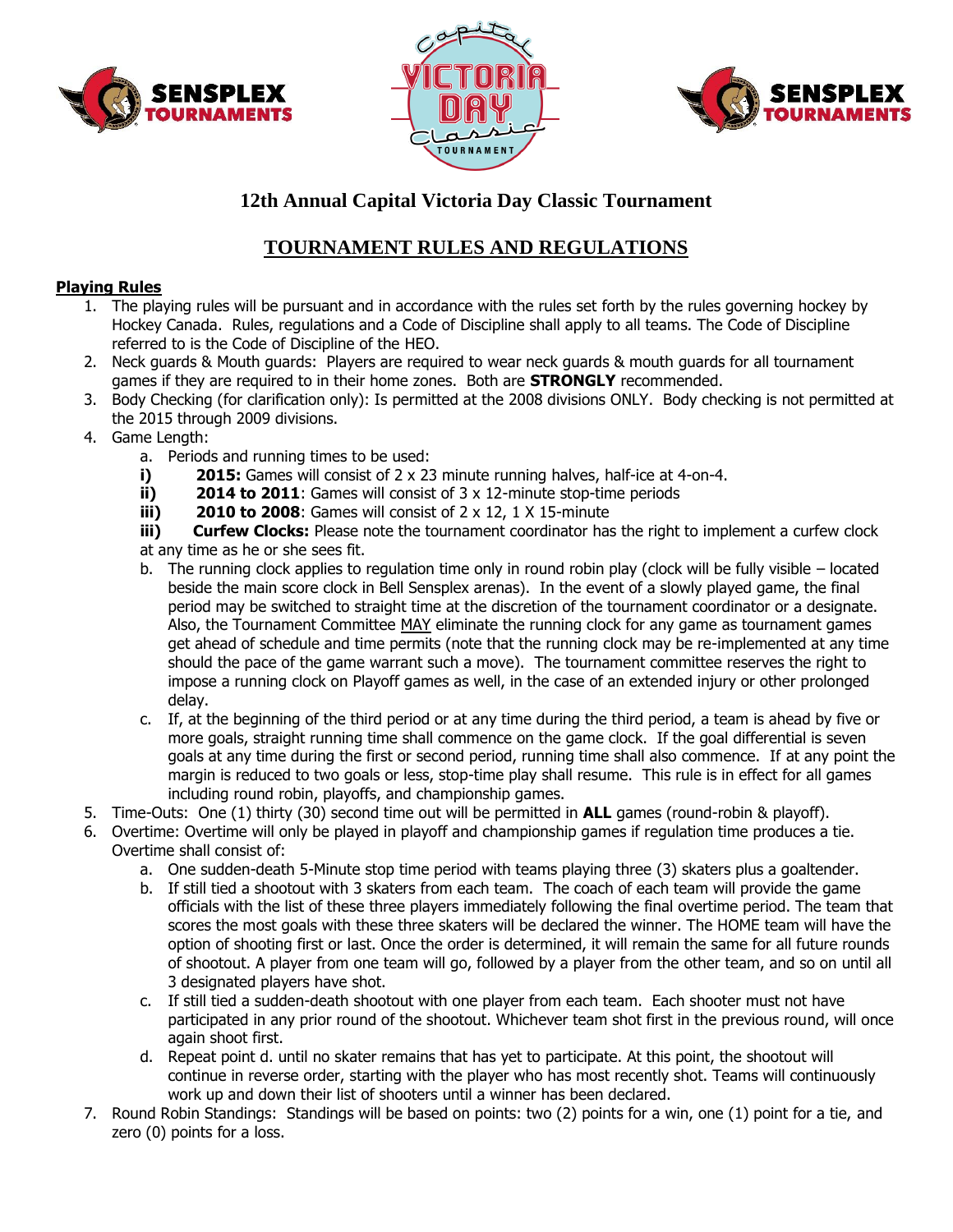- 8. Goal Differential: The MAX goal differential a team can obtain in a single game is 7 GF (Goals For). EX: If a game results in a score of 10-2, the score applied to the standings will be 9-2. If the score is 10-0, the score will result in a 7- 0 final.
- 9. Tie-Breaker, Round Robin: If tied in points, standings (seedings) will be determined based on the following order:
	- a. The head to head result involving the teams tied (two way ties, or if one team has beaten all others they are tied with).
	- b. The team with the most wins in round robin play.
	- c. The highest total of goals for minus goals against. Note that a maximum spread factor of 7 goals will be used for each game (e.g. a 10-0 result will be posted as 7-0, while a score of 10-2, would be posted at 9- 2).
	- d. The team with the lowest number of penalty minutes accumulated in round robin play
	- e. The team with the lowest number of goals against
	- f. The team with the most goals for
	- g. Coin toss by the tournament coordinator or a designated representative.

Note: in the event that three or more teams are tied, there will be no reverting back to a previous tie-breaking step as each seed is determined. Should two of three teams still be tied after a tie breaker, those two teams will continue down the list of tie breakers, and the single team will either be eliminated (if they fell below the other two teams), or be skipped above (if they stood above the other two teams).

- 10. Playoff Format: Is as per the schedule which will be posted on-line at **[www.sensplex.ca](http://www.sensplex.ca/)**.
- 11. Stick Measurements: Teams are NOT allowed to request the measurement of any stick during tournament games. If teams have a concern with an opposing player's stick, they must bring it forward to the attention of the referees, whom will use their discretion in the matter.
- 12. Game Misconduct Penalties: Any player or team official receiving a game misconduct penalty will be penalized at a MINIMUM according to the code of discipline, but may be penalized further by the tournament. This will involve at least a ONE-GAME suspension for all Game Misconducts.
- 13. Gross Misconduct Penalties: Any player or team official receiving a gross misconduct penalty will be penalized at a MINIMUM according to the code of discipline, but may be penalized further by the tournament. This will involve at minimum a TWO-GAME suspension.
- 14. Fighting & Match Penalties: Any player receiving a penalty for Fighting or a Match Penalty for intent to injure will automatically be suspended for the **remainder** of the tournament.
- 15. Suspensions: Any player/coach/team official who receives a penalty that is considered to be a suspendable offence (M, GM, GRM, MP, etc.) will be required to serve the entire duration of such suspension during the course of the tournament. Should this suspension not be entirely served by the end of the tournament, the suspension(s) will carry over to other Sensplex Tournaments and possibly other spring tournaments.
- 16. Any player who receives three (3) stick-infraction penalties (cross-checking, high sticking, butt-ending, slashing, spearing) in the same game will receive an automatic game ejection.
- 17. A player of the game or hardest worker award may be awarded at the conclusion of each game. No player may win the player of the game more than once during the round-robin portion of the tournament.
- 18. For playoff and championship games, the home team will be the team with the highest seeding after the round robin portion in the tournament.

## **General and Administration Rules**

- 1. ZERO Tolerance: Taunting or berating of any players, officials, staff, or tournament volunteers will NOT be tolerated under any circumstances by parents, players, team officials or other spectators. The Bell Sensplex reserves the right to eject any person whom it deems in its sole discretion to be acting in an improper manner and we accept no liability in connection with such ejections.
- 2. Jersey Colours: "Home" teams will wear their light coloured jerseys and "Away" teams will wear their dark coloured jerseys. In the event of a jersey conflict, either team may be required to change sweaters at the discretion of the tournament committee.
- 3. Player Eligibility:
	- a. No player may be added to a team's roster after the first game. All tournament players must be listed on each team's first game sheet, which shall become their final tournament roster. The maximum roster size is 17 skaters + 2 goaltenders. A player must have played in one round-robin game to be eligible for the playoffs.